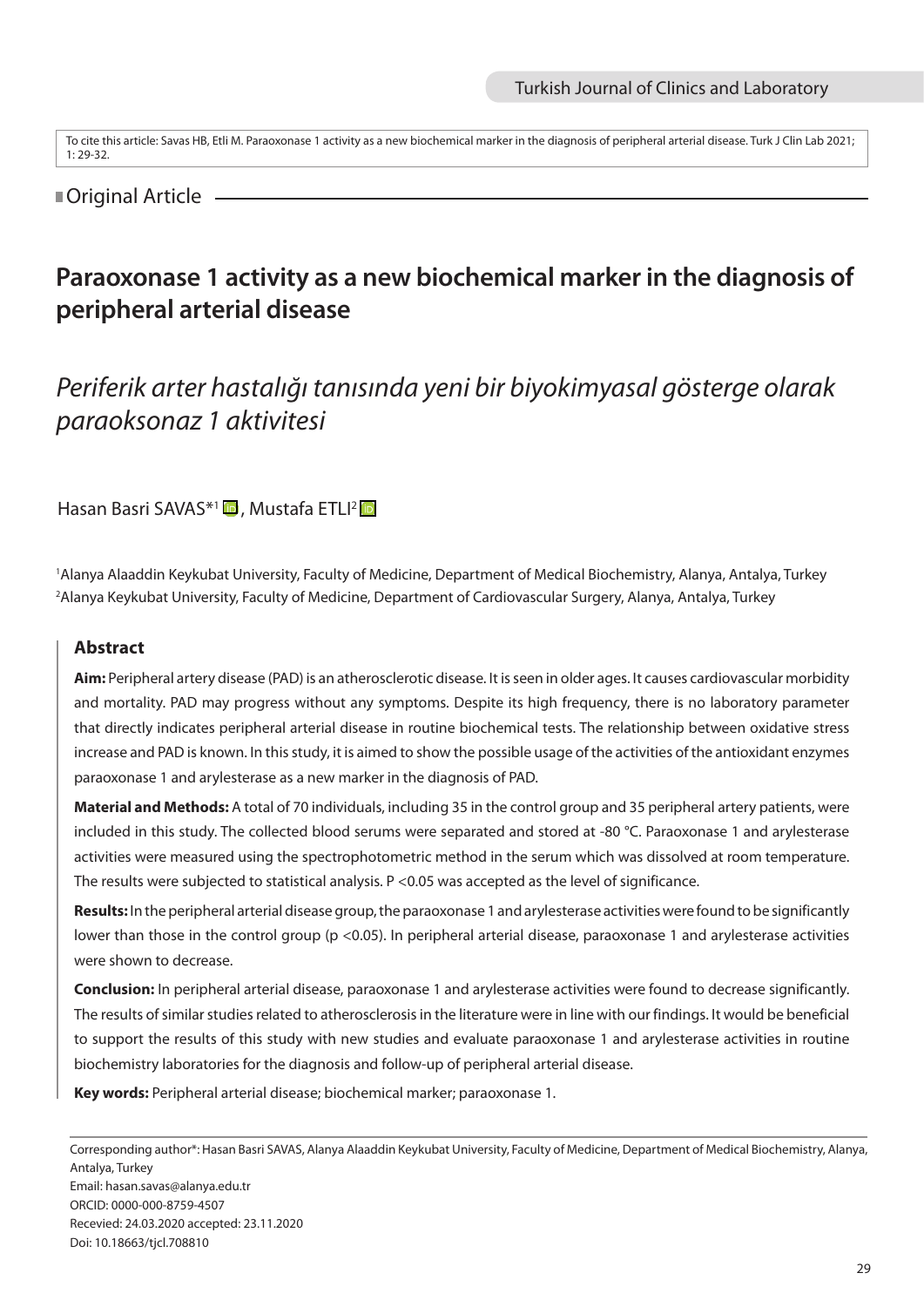# **Öz**

**Amaç:** Periferik arter hastalığı (PAH) aterosklerotik bir hastalıktır. İleri yaşta görülür. Kardiyovasküler morbidite ve mortaliteye sebep olmaktadır. PAH, hiçbir belirti vermeden de seyredebilir. Sıklığı yüksek olmasına rağmen rutin biyokimyasal tetkiklerde direkt olarak periferik arter hastalığını gösteren bir laboratuvar parametresi bulunmamaktadır. Oksidatif stres artışı ile PAH arasındaki ilişki bilinmektedir. Bu çalışmada antioksidan enzimler olan paraoksonaz 1 ve arilesteraz aktivitelerinin PAH tanısında yeni bir marker olarak muhtemel kullanımının gösterilmesi amaçlanmıştır.

**Gereç ve Yöntemler:** 35 kontrol grubu ve 35 Periferik arter hastası olmak üzere toplam 70 bireyin olurları alınarak çalışmaya dâhil edilmiştir. Toplanan kanlar serumları ayrılarak -80 Co'de saklanmıştır. Oda ısısında çözünen serumlarda ticari kit kullanılarak, spektrofotometrik yöntem ile paraoksonaz 1 ve arilesteraz aktiviteleri ölçülmüştür. Sonuçlar istatistiksel analize tabi tutulmuştur. Anlamlılık düzeyi olarak p<0,05 kabul edilmiştir.

**Bulgular:** Periferik arter hastalığı grubunda, paraoksonaz 1 ve arilesteraz aktiviteleri, kontrol grubuna göre istatistiksel olarak anlamlı düzeyde düşük bulunmuştur (p<0,05). Periferik arter hastalığında paraoksonaz 1 ve arilesteraz aktivitelerinin azaldığı görülmüştür.

**Sonuç:** Periferik arter hastalığında paraoksonaz 1 ve arilesteraz aktivitelerinin istatistiksel olarak anlamlı düzeyde azaldığı görülmüştür. Literatürde ateroskleroz ile ilgili benzer çalışmaların sonuçları bulgularımız ile uyumludur. Yeni çalışmalarla desteklenmesi faydalı olmakla birlikte paraoksonaz 1 ve arilesteraz aktivitelerinin rutin biyokimya laboratuvarlarında bakılmasının periferik arter hastalığı tanısında ve takibinde değeri olabilecektir.

**Anahtar kelimeler:** Periferik arter hastalığı, biyokimyasal belirteç; paraoksonaz 1.

## **Introduction**

Peripheral arterial disease (PAD) is an atherosclerotic disease. It is seen in older ages. It causes cardiovascular morbidity and mortality. PAD may progress without any symptoms [1]. Although its frequency is high, there is no laboratory parameter that directly indicates peripheral arterial disease in routine biochemical tests. The paraoxonase (PON1) enzyme is an esterase enzyme whose antioxidant aspect is evident. It is firmly attached to HDL. Thanks to the PON1 enzyme, it has been demonstrated in studies that HDL reduces lipid peroxides by various enzymatic mechanisms after accumulation of lipid peroxides forming as a result of oxidation of LDL [1]. Paraoxonase 1 activity is variable and affected by environmental factors. It differs based on communities. Paraoxonase 1 and Arylesterase (ARY) are enzymes in the esterase group that are encoded by the same gene whose active centers are similar. The primary importance of ARY is that it is an indicator of the actual protein that is not affected by changes in PON1. Disruption of the balance between oxidative stress and antioxidant capacity and formation of oxidative damage cause many serious diseases [2-8]. The relationship between oxidative stress increase and PAD is known [9]. In this

study, it is aimed to show the possible usage of the activities of the antioxidant enzymes paraoxonase 1 and arylesterase as a new marker in the diagnosis of PAD.

## **Material and Methods**

#### *Ethical Considerations*

The research was conducted with the approval of Alanya Alaaddin Keykubat University Clinical Research Ethics Committee (ALKÜ-KAEK) dated 26.09.2019 and numbered 10/14. The study was carried out in accordance with the ethical principles in the Declaration of Helsinki, which was adopted by the World Medical Association in 1964 and then updated continuously. All people included in the study signed an informed consent form.

#### *Design*

70 individuals, male and female, who visited the Alanya Research and Training Hospital of Alanya Alaaddin Keykubat University, including 35 healthy controls (10 women, 25 men) and 35 peripheral arterial disease patients (10 women, 25 men), were included in the study. The blood samples left over from routine examinations were collected. The collected blood was centrifuged in refrigeration, and its serum was separated and portioned in Eppendorf tubes and stored at -80 °C.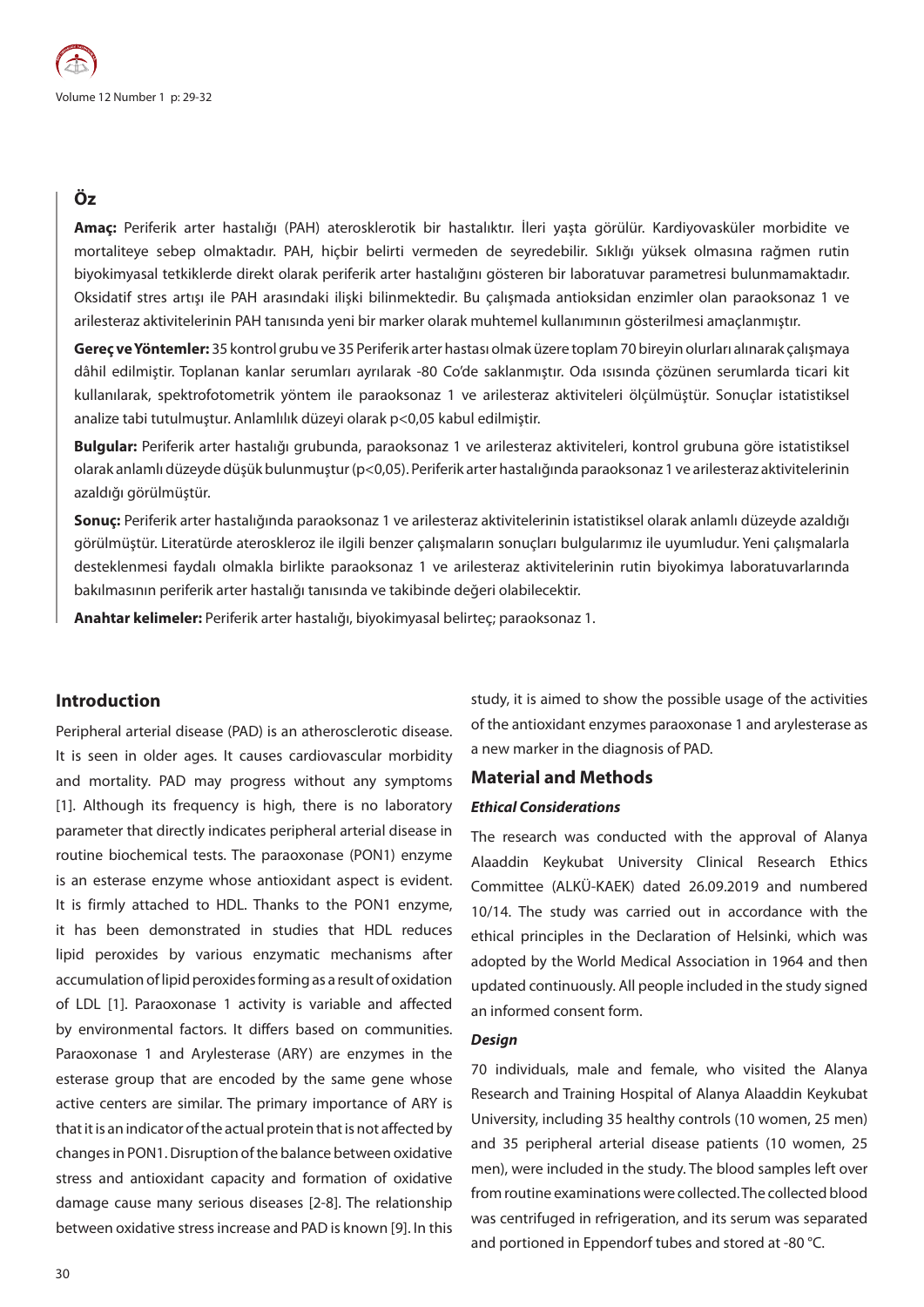

# *Measurement of Paraoxonase 1 (PON1) and Arylesterase (ARY) Activities*

Paraoxonase 1 and arylesterase activities were measured by the spectrophotometric method in the serum using a commercial kit.

#### *Paraoxonase 1 (PON1)*

A fully automated and colorimetric commercial kit was used to measure paraoxonase 1 activity (Rel Assay Diagnostics, Gaziantep, Turkey). The basic principle of the measurement method of the kit is based on the measurement of basal paraoxonase 1 activity in the environment without NaCl and stimulated paraoxonase 1 activity in the environment containing NaCl. The absorbance change resulting from the hydrolysis of paraoxone was measured spectrophotometrically at 37 °C and 412 nm. The activity calculation was made by subtracting the basal PON1 activity from the stimulated PON1 activity. The results are given in U / I [10].

#### *Arylesterase (ARY)*

A fully automated and colorimetric commercial kit was used to measure arylesterase (ARY) activity (Rel Assay Diagnostics, Gaziantep, Turkey). The basic principle of the measurement method of the kit is the use of phenyl acetate as a substrate for the measurement of ARY activity. Phenol and acetic acid are formed as a result of the hydrolysis of phenyl acetate. The absorbance change resulting from the hydrolysis of phenyl acetate was measured spectrophotometrically. The results are given in U / I [11].

### **Statistical Analysis**

The results were subjected to statistical analysis. ANOVA was applied with the SPSS package program. There were two groups in total, and for this reason, post-hoc tests were not needed. In the statistical analysis, p<0.05 was accepted as the level of significance in the comparison between the groups.

## **Results**

The mean age of the peripheral arterial disease group was 67.80  $\pm$  8.70, whereas the mean age of the control group was 68.23  $\pm$  7.80. In the peripheral arterial disease group, the paraoxonase 1 and arylesterase activities were significantly lower than those in the control group (p<0.05). The PON1 activity for the control ( $n = 35$ ) and peripheral artery disease (n = 35) groups was found respectively as  $509.54 \pm 33.68$ and 486.83  $\pm$  30.93 (p = 0.004), while the ARY activity was respectively 612.17  $\pm$  46.26 and 520.71  $\pm$  52.63 (p<0.001). The results are shown in Table 1 and Graphic 1 and 2 below.

| Table 1. Change in Paraoxonase 1 and Arylesterase Activity<br>in Peripheral Arterial Disease                                                                                                                |                                                     |                                                                            |         |
|-------------------------------------------------------------------------------------------------------------------------------------------------------------------------------------------------------------|-----------------------------------------------------|----------------------------------------------------------------------------|---------|
| Parameter<br>(Unit)                                                                                                                                                                                         | <b>Control Group</b><br>$(n=35)$<br>$(mean \pm SD)$ | Peripheral Arterial<br><b>Disease Group</b><br>$(n=35)$<br>$(mean \pm SD)$ |         |
| Paraoxonase<br>1 (PON1)<br>(U/I)                                                                                                                                                                            | $509.54 \pm 33.68$                                  | $486.83 \pm 30.93$ *                                                       | 0.004   |
| Arylesterase<br>(ARE)<br>(U/I)                                                                                                                                                                              | $612.17 \pm 46.26$                                  | $520.71 \pm 52.63$ *                                                       | < 0.001 |
| Explanation: *: For paraoxonase 1 and arylesterase activity, there<br>was a statistically significant decrease in the peripheral artery<br>disease group in comparison to the control group ( $p < 0.05$ ). |                                                     |                                                                            |         |

**Graphic 1.** Change in Paraoxonase 1 Activity in Peripheral Arterial Disease



Explanation: \*: For paraoxonase 1 activity, there was a statistically significant decrease in the peripheral artery disease group in comparison to the control group ( $p = 0.004$ ).

**Graphic 2.** Change in Arylesterase Activity in Peripheral Arterial Disease



**Explanation: \*:** For arylesterase activity, there was a statistically significant decrease in the peripheral artery disease group in comparison to the control group (p<0.001).